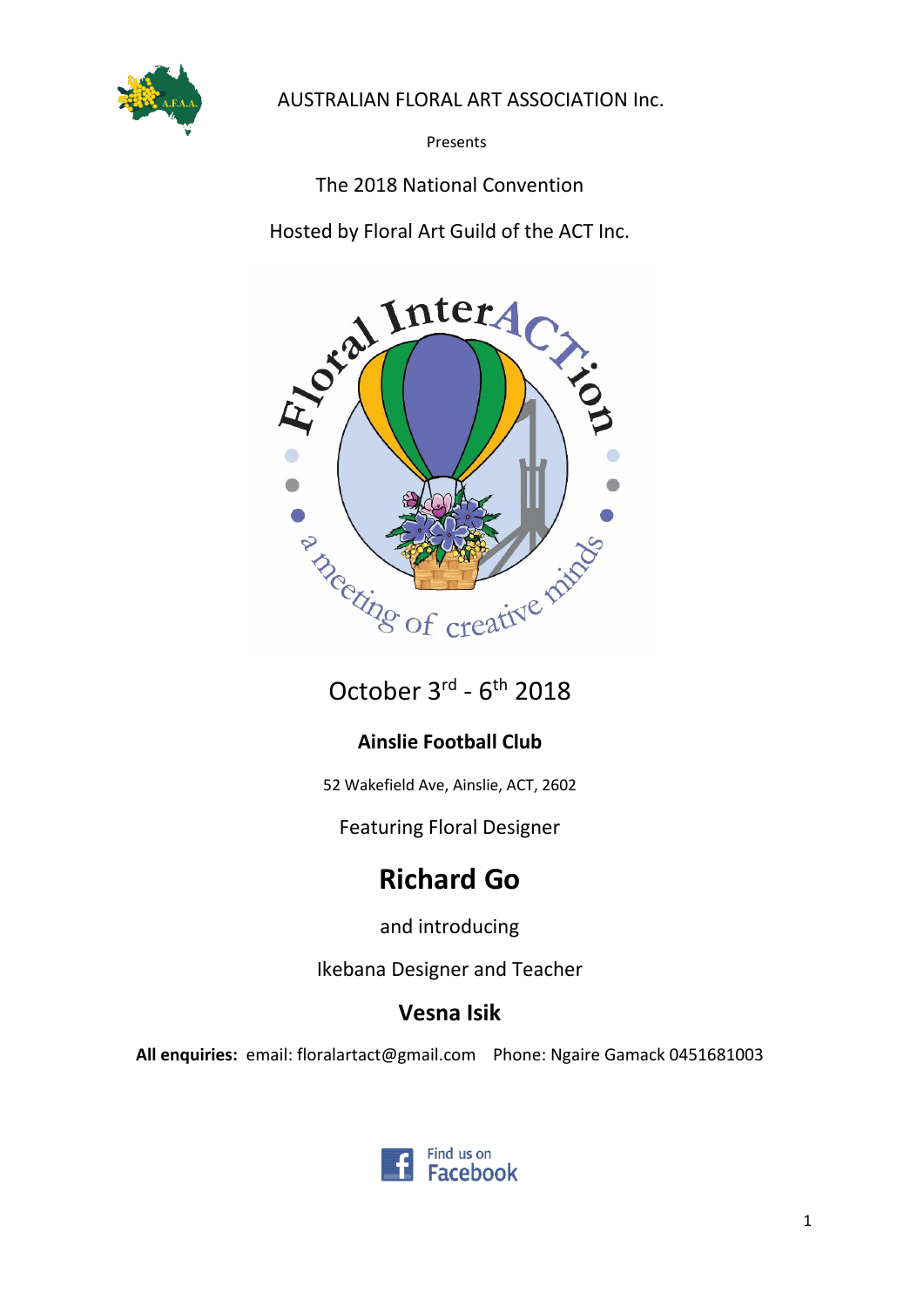# **Australian Floral Art Association National Convention 2018**

# **Floral** Inter**ACT**ion – a meeting of creative minds

**Hosted by The Floral Art Guild of the ACT Inc.**

I have great pleasure in welcoming all those who are part of the floral arranging and design community to Canberra for the 2018 National convention, Floral InterACTion. Canberra is the nation's capital and is a vibrant city nestled within the scenic beauty of the Southern Tablelands. It is an easy drive from Sydney, the beautiful south coast beaches and the Snowy Mountains. October is tulip time in the capital which is another great reason to visit. Apart from Floriade, Canberra boasts many beautiful gardens including the stunning Tulip Top Gardens, just north of the city.

We are proud to welcome back to Canberra, Australian designer, Richard Go. Richard is a passionate floral artist sometimes referred to as "The Floral MacGyver" because he can spontaneously create complicated arrangements from available materials without using trade tools. Richard has been involved in many overseas events where his creative mind and meticulous eye for detail have seen him rise to fame on the international stage. His ideas for his demonstrations and workshops, passion for teaching and his flamboyant style are sure to entertain and inspire.

We are also pleased that renowned local Ikebana teacher and designer, Vesna Isik has agreed to join us. Vesna is a passionate Ikebana artist and has travelled the world developing her skills. She is a soughtafter teacher who captivates her students with her engaging personality and willingness to "break the rules".

Please join us and take the opportunity to meet up with friends from the floral art world, have fun and learn some new skills. If possible, stay on to enjoy the local scenery, visit the National Arboretum and other attractions, sample the cool-climate wines and locally produced gourmet goodies, take a walk in the bush or simply breathe the fresh air.

**Ngaire Gamack President, The Floral Art Guild of the ACT Inc.**

# **Message from the AFAA President**

I would like to extend my best wishes to the committee members of The Floral Art Guild of the ACT Inc. ahead of the National Convention 2018 - "Floral interACTion". I look forward to catching up and meeting with many floral friends from around Australia, during the days of the Convention.

With Best Wishes,

**Madhu Shah President, Australian Floral Art Association**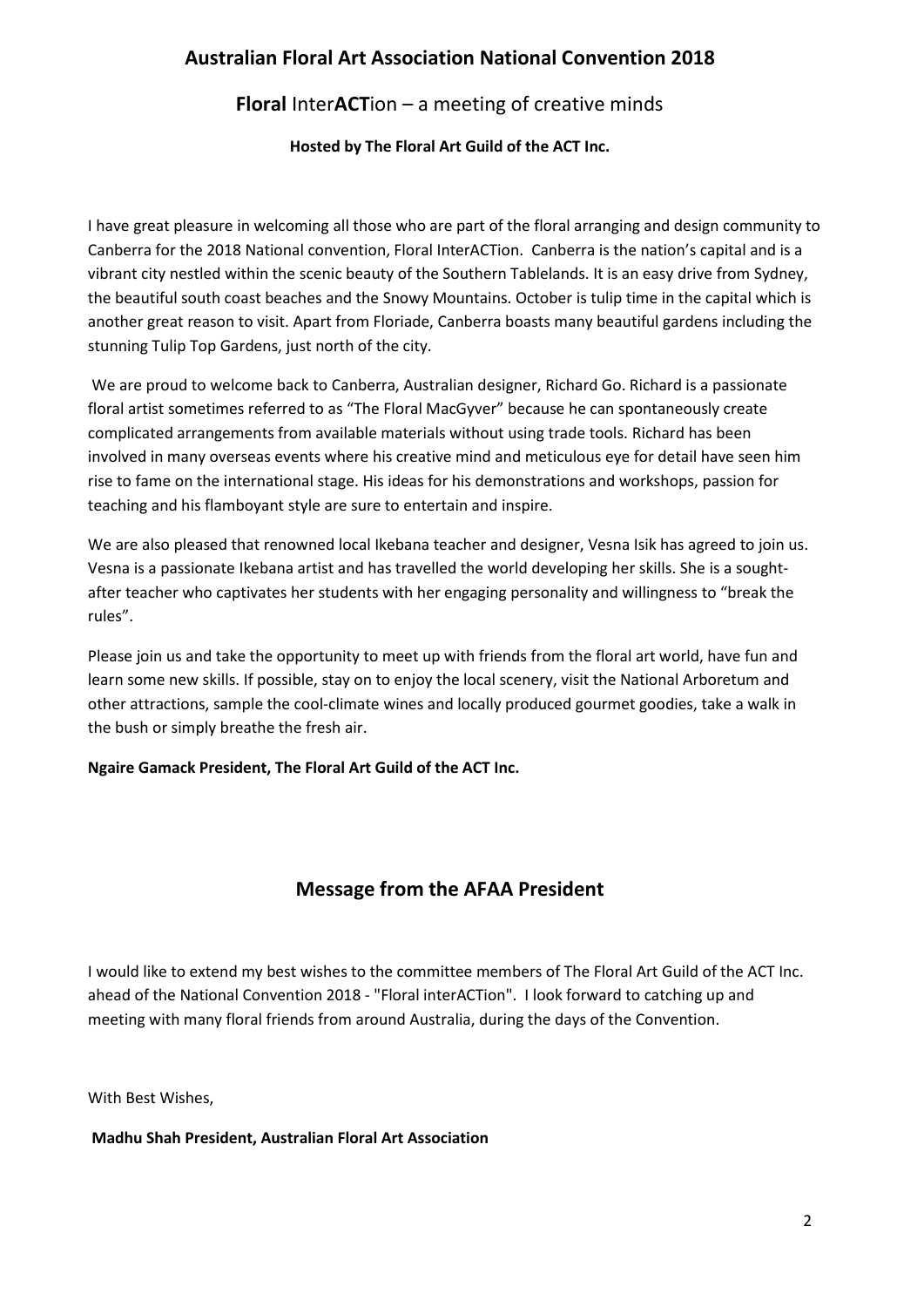# **COMPETITION SCHEDULE**

# Floral InterACTion - a meeting of creative minds 3<sup>rd</sup> – 6<sup>th</sup> October 2018

Championship exhibits staged between 8.30 am and 11.30 am Wednesday 3rd October

#### **Class 1: CHAMPIONSHIP** *'Floral Interaction'*Own choice of design to interpret the above theme

- Foliage and other materials may be used
- Exhibits to be staged on a 120 cm round baseboard (supplied)
- Colour of baseboard is Grey
- To be viewed and judged all-round
- Allotted space is a round baseboard 120 cm diameter x height unlimited
- Only one entry per person

#### **Sponsored by the Horticultural Society of Canberra**

#### Prizes 1st - \$300 2nd - \$200 3rd - \$100

### *Classes 2 – 8 Exhibits to be staged between 4.00 pm and 7.30 pm Tuesday 2nd October, and 8.30 am and 1.00 pm on Wednesday 3rd October*

#### **Class 2: CONTEMPORARY PETITE DESIGN '***Dreaming'*

- Exhibits to be staged on a grey cube 25 cm (supplied)
- To be viewed from the front and sides
- Pre-constructed exhibit allowed

#### **Sponsored by "The Canberra Gardener"**

Prizes 1st - \$100 2nd - \$75 3rd - \$50

#### **Class 3: HORTICULTURAL JEWELLERY** *'Moonlight'*

#### **Necklace plus one matching jewellery piece of the exhibitor's choice**

- Necklace is to be staged on a supplied jeweller's black bust (black matte acrylic) staged on a black covered table
- Staging for matching jewellery piece supplied by exhibitor. Note: if desired, the second piece may be displayed on the necklace bust, if attachments do not damage the bust in any way
- Height of table 70cm
- Bust measurements 29cm high x 24cm wide x 10cm base
- Allotted space 40cm
- To be viewed and judged from the front
- Pre-constructed necklace and matching jewellery piece are permissible
- Must be at least 50% horticultural materials

#### **Sponsored by the HSOC Bruce Trial Garden**

Prizes 1st - \$100 2nd - \$75 3rd - \$50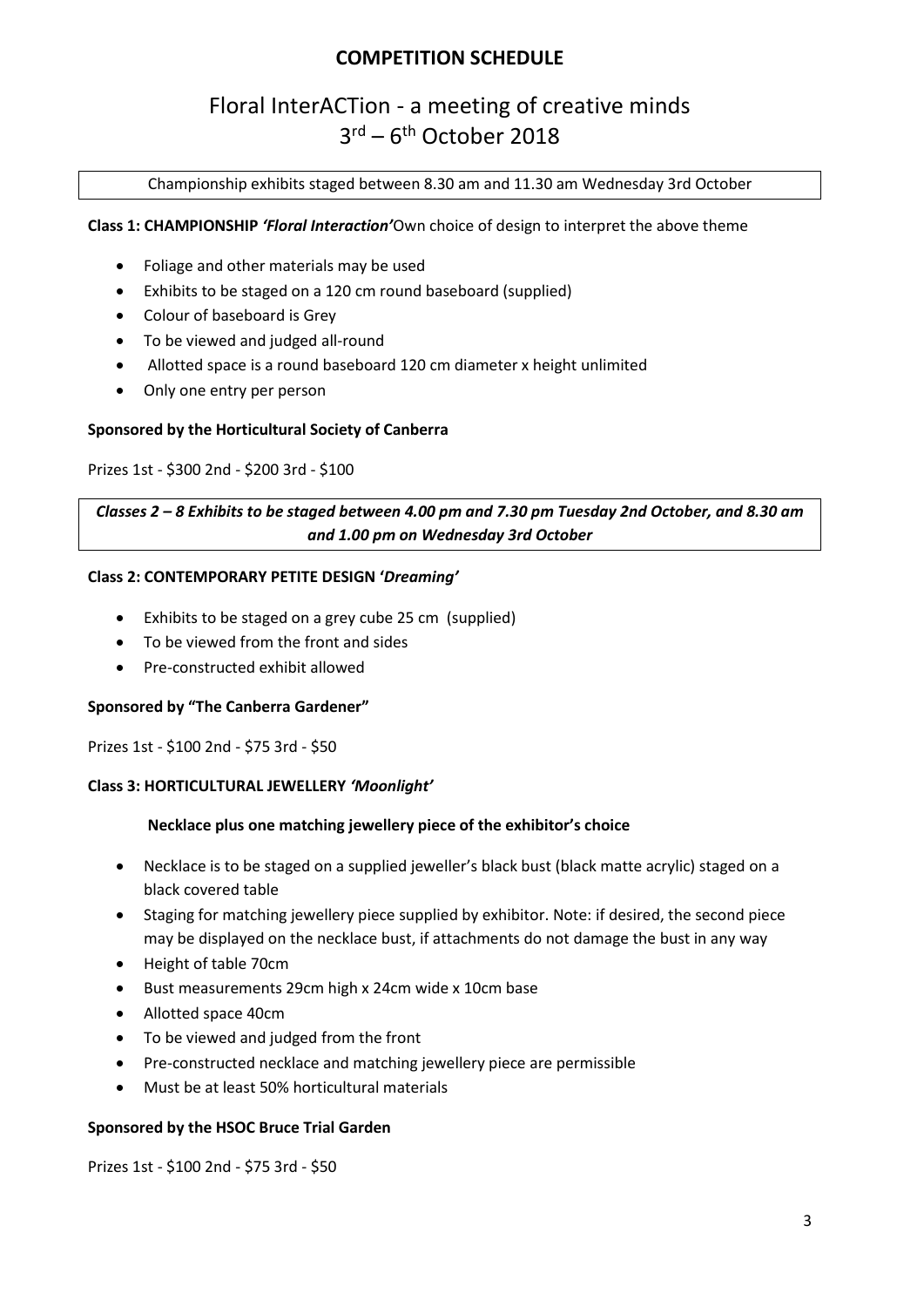#### **Class 4: INTERPRETIVE DESIGN** *'Colourscape'*

- Exhibit is to be staged on a table covered with a black cloth
- Allotted space 70cm width x 70cm depth x height unlimited
- Height of table 70cm
- To be viewed and judged from the front and sides

#### **Sponsored by the Canberra Flower Club**

Prizes 1st - \$100 2nd - \$75 3rd - \$50

#### **Class 5: SUSPENDED DESIGN** *'Out in Space'*

Commemorating the ACT's role in the Moon landings

- Exhibit is to be designed on a supplied rectangular frame 180cm height x 70cm width
- Colour of frame is black
- Allotted space: 180cm height x 70cm width x 60cm depth
- To be viewed and judged from the front

### Prizes 1st - \$100 2nd - \$75 3rd - \$50

#### **Class 6: CONTEMPORARY DESIGN** *'Roundabout/s*

- Exhibit is to be staged on a round table covered with a black stretch cover
- Allotted space 80cm all-round x height unlimited
- Table dimensions: 105cm tall, 60cm top diameter.
- Design may spill over edge of table top
- To be viewed and judged all-round

#### **Sponsored by NSWFAA**

Prizes 1st - \$100 2nd - \$75 3rd - \$50

#### **Class 7: Interpretive design** *'Climbing High'*

- Exhibit is to be staged on a table covered with a black cloth
- Allotted space 70cm width x 70cm depth x height unlimited
- Height of table 70cm
- To be viewed and judged from the front

#### Prizes 1st - \$100 2nd - \$75 3rd - \$50

#### **Class 8: Abstract Design** *'Division'*

- Exhibit is to be staged on a table covered with a black cloth
- Allotted space 70cm width x 70cm depth x height unlimited
- Height of table 70cm
- To be viewed and judged from the front and sides

Prizes 1st - \$100 2nd - \$75 3rd - \$50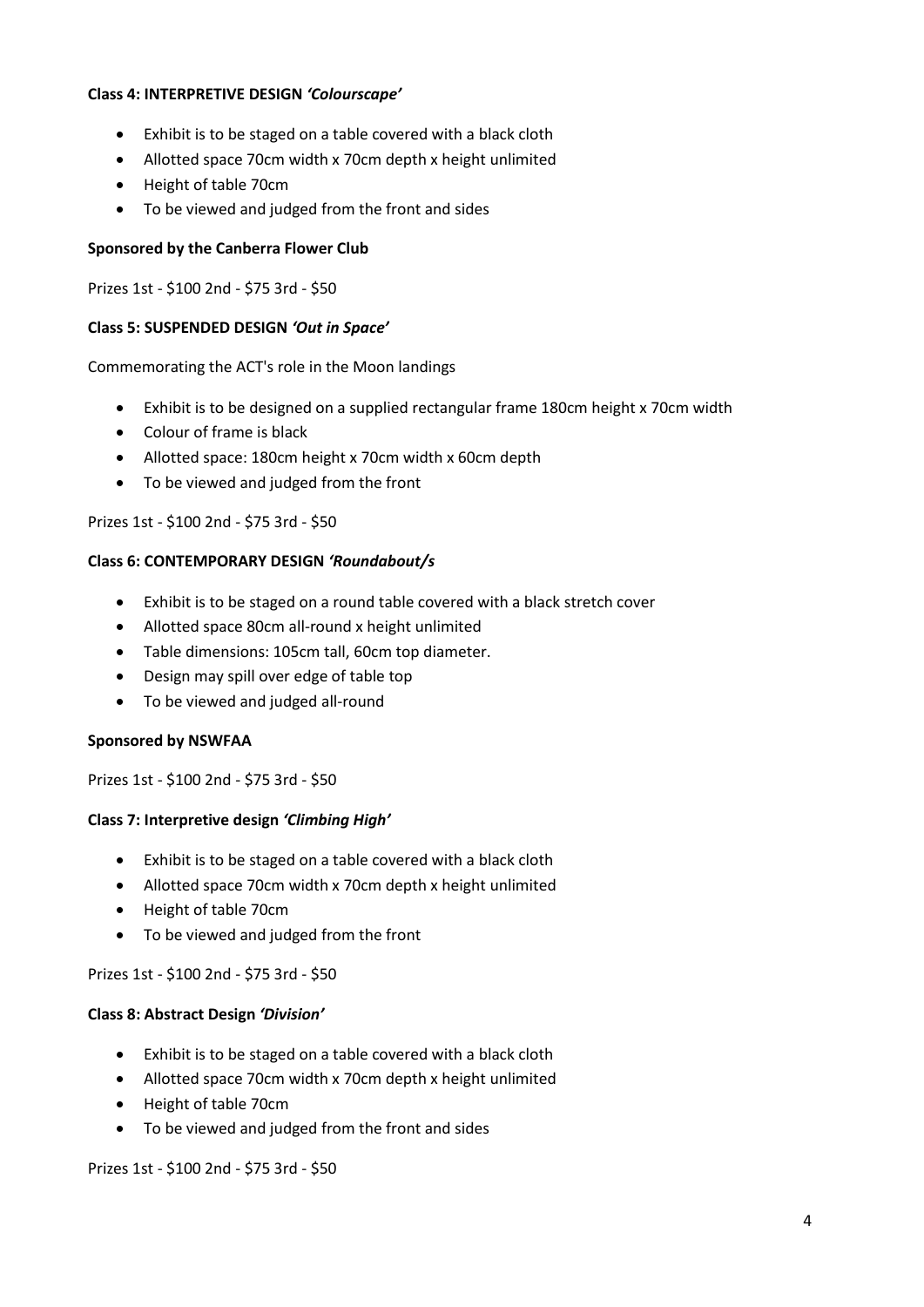#### **Class 9: IMPOSÉ '***Flash of Brilliance' –* (\$50 entrance fee)

For this class, exhibitors may bring their own pre-prepared 'Brilliance' which does not constitute more than 10% of the finished design.

- Exhibit is to be staged on a table covered with a black cloth
- Allotted space 70 width X 75 depth x height unlimited
- Height of table 70cm
- To be viewed and judged from the front and sides
- Imposé will commence at 11.00am and finish at 12.30 pm, Wednesday 3 October (1.5 hrs)
- Exhibitors to arrive by 10.50am
- Exhibitors for Imposé are to bring cutters only and own 'brilliance', if used**.** Other sundries and materials will be supplied
- A minimum of 80% of materials supplied must be used in the design

#### **Sponsored by Lesley Harland**

Prizes 1st - \$100 2nd - \$75 3rd - \$50

#### **Class 10: IMPOSÉ** *'Light and Shade' –* (\$50 entrance fee)

- Exhibit is to be staged on a table covered with a black cloth
- Allotted space 70cm width x 75cm depth x height unlimited
- Height of table 70cm
- To be viewed and judged from the front
- Imposé will commence at 11.00 am and finish at 12.30 pm, Wednesday 3 October (1.5 hrs)
- Exhibitors for Imposé are to bring cutters only; all other sundries and materials will be supplied
- A minimum of 80% of materials supplied must be used in the design

Prizes 1st - \$100 2nd - \$75 3rd - \$50

NOTE: TO ALLOW MORE CREATIVITY 60% of exhibits may be pre-constructed unless otherwise stated. ALL PRE-CONSTRUCTED WORK MUST BE EXHIBITOR'S OWN WORK.

#### **SPECIAL AWARDS**

| Best in Show                | \$200 + ribbon donated by AFAA                     |
|-----------------------------|----------------------------------------------------|
| Best Use of Colour          | \$100 + ribbon donated by Flowers by Canberra I Do |
| <b>Most Creative Design</b> | $$100 + ribbon$ donated by Talking in Public       |
| People's Choice             | $$100 + ribbon$                                    |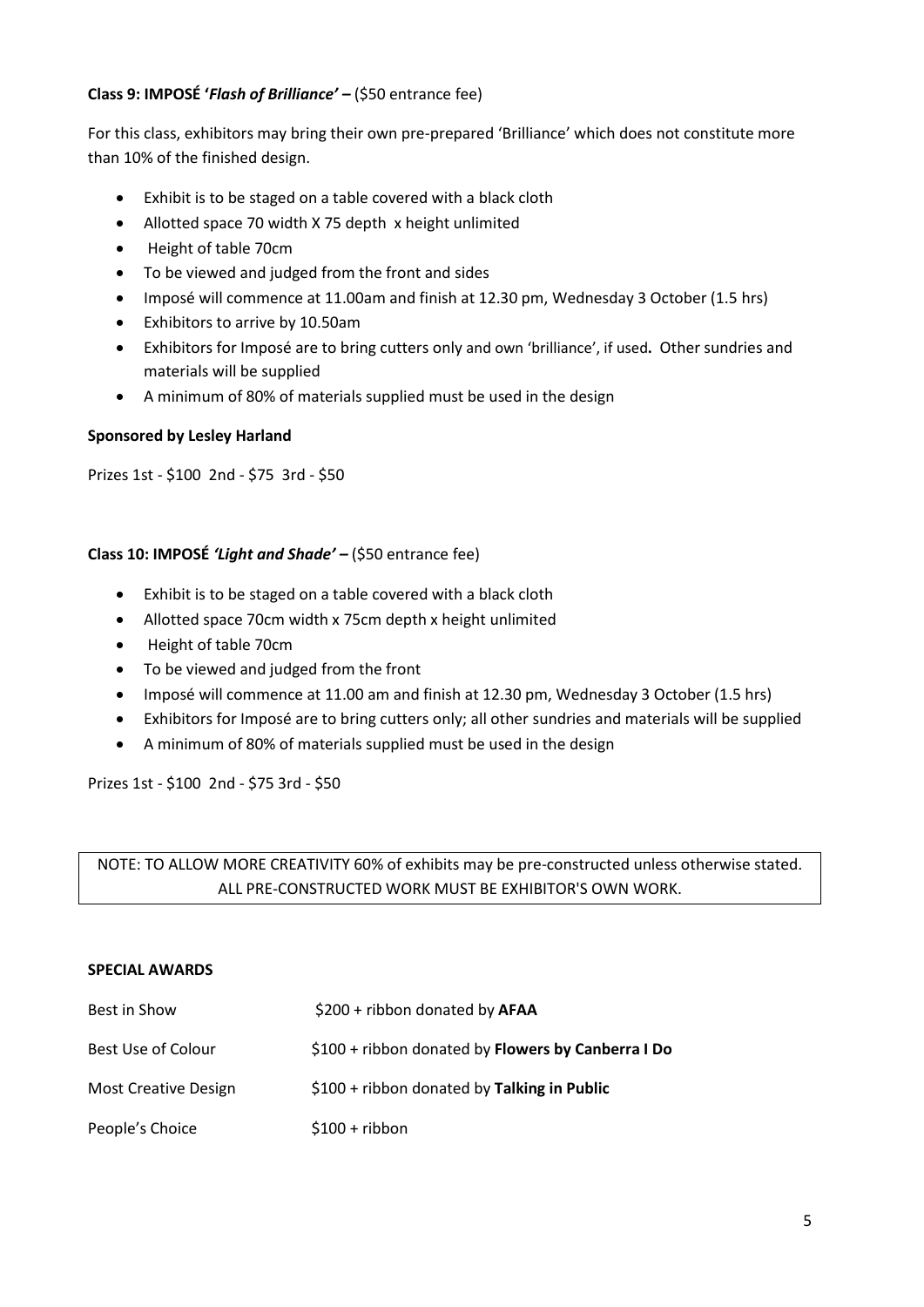# **STAGING**

All classes will be staged in the Macarthur Room Auditorium which incorporates the Gungahlin Room

The area designated for the Championship will be curtained-off during staging and opened up after judging

Materials for the Championship may be dropped off on Tuesday  $2^{nd}$  October from 4.00 – 8.00pm, but no work on the design may begin until the designated staging time  $-$  8.30am - 11.30am Wednesday 3<sup>rd</sup> October

Exhibitors in the Championship class are asked to be in their allocated places by 8.20am.

Championship floor rounds are painted grey

Macarthur Room carpet colour is t is very dark grey with a pattern of fine lines and small squares in tan/beige

Macarthur Room walls are grey with timber panels 1 metre from floor. Note: some areas have lightcoloured wood or olive-green individual panels (more information will be sent when staging areas and entries have been confirmed)

There is a drop-off area at the front of the club and ample free parking so please move your vehicle after drop-off

Access to the Macarthur Room is via stairs or lift. For those who would prefer more anonymity, we have access to the back stairs if required. This entrance is directly into the curtained off-staging area

Any necessary further staging information will be sent to exhibitors after the entry closing date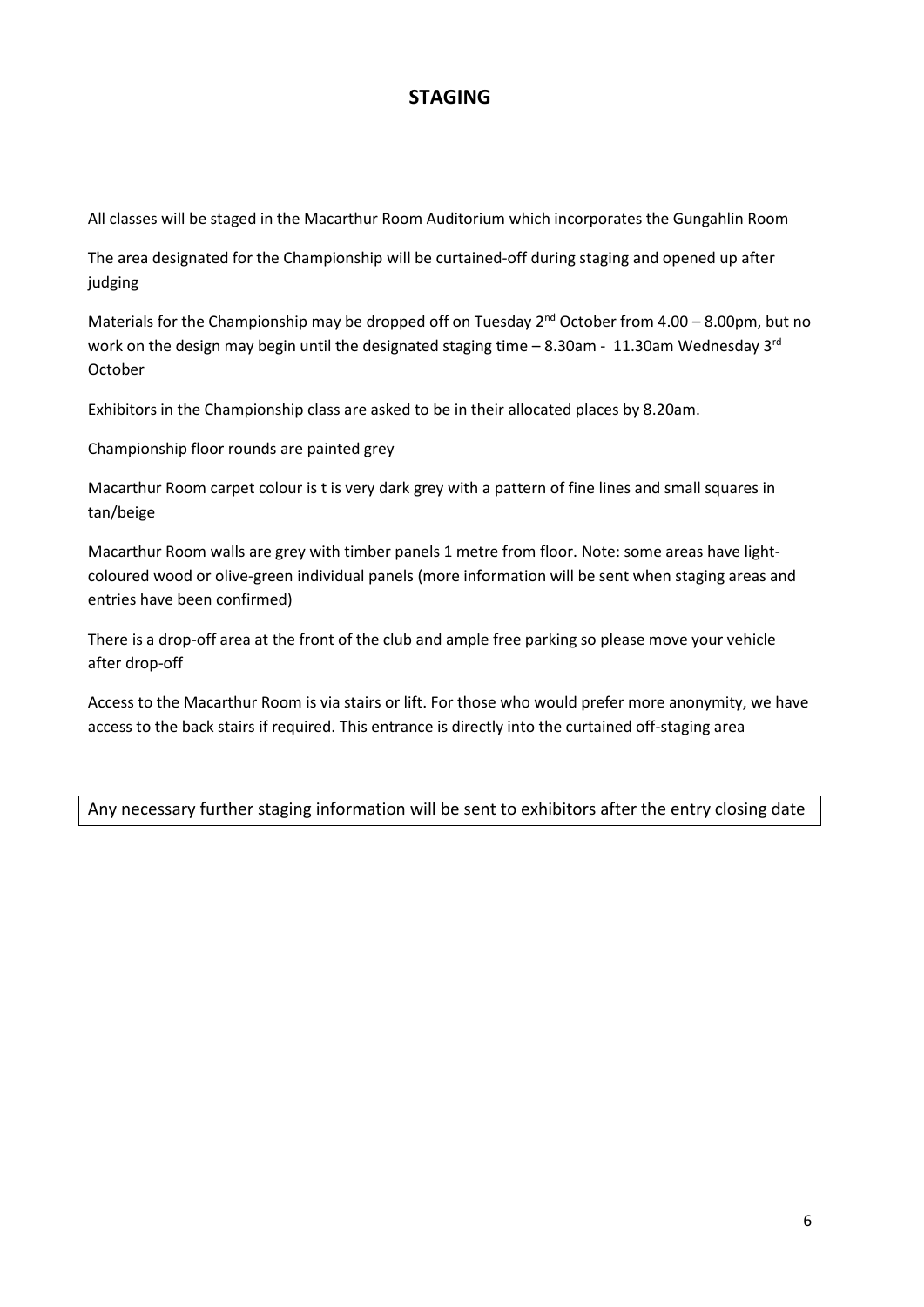# **SHOW RULES FOR EXHIBITORS**

1. Horticultural materials must predominate over all other components of the design (see special note for Class 2).

2. The use of artificial plant material is not allowed.

3. All living plant material, not in water, must last for the duration of the show.

4. All entries are judged on the elements and principles of design and according to the AFAA manual.

5. The judges' decision is final and no correspondence will be entered into.

6. Exhibitors are responsible for watering their own exhibits.

7. Exhibitors are responsible for their own belongings. All care will be taken but FAGACT will not be held responsible for competitors' belongings.

8. Painted and or artificially coloured plant material may be used.

9. The FAGACT reserves the right to limit the number of entries in each class according to the number of spaces allocated in the class.

10. Competitors need to take care not to encroach on another's space when preparing their exhibits.

11. No aerosol/spray painting permitted in the venue.

12. Competitors are requested to ensure that no water is spilt on the carpets. Worksheets /drop sheets **must** be used during staging of exhibits.

13. Exhibitors are responsible for the removal of all rubbish after staging and dismantling of exhibits.

14. No photographs may be published on social media until after the awards have been announced

15. As far as possible, we would like to keep the prize winners secret until they are announced at the Awards Ceremony. We ask for everyone's cooperation with this.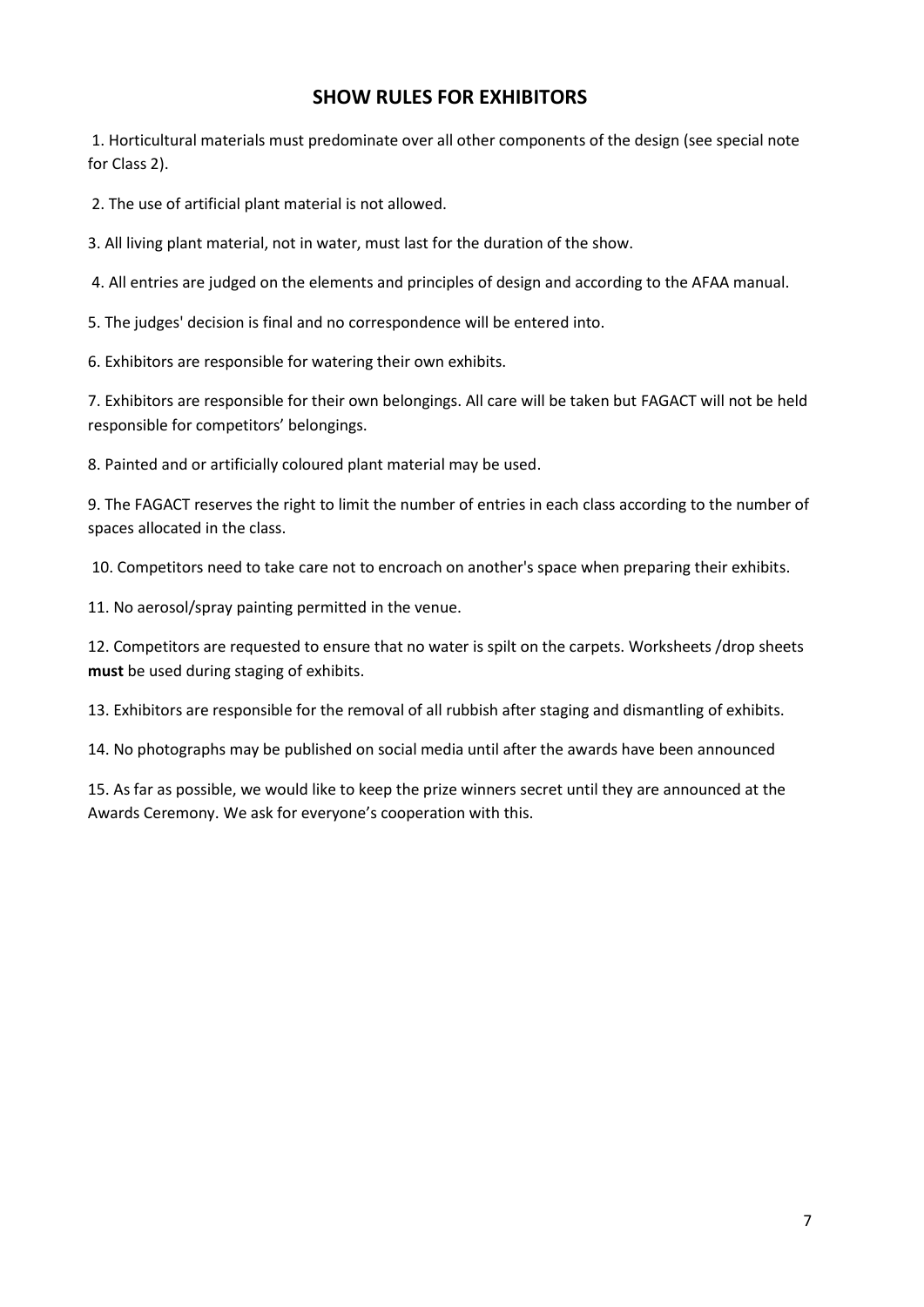### **PROGRAM**

#### **TUESDAY 2ND OCTOBER 2018 – PRE-CONVENTION**

- 3.00 pm 7.30 pm: Staging of State Exhibits
- 4.00 pm 7.30 pm: Registration
- 4.00 pm 7.30 pm: Drop off and installation/staging of entries *other than championship*

#### **WEDNESDAY 3RD OCTOBER 2018**

- 8.00 am 10.00 am: Registration (upstairs foyer)
- 8.30 am 1.00 pm: Staging of entries *other than championship*
- 8.30 am 11.30 am: Championship staging
- 11 am 12.30 pm: Imposé classes 9 and 10
- 1.00 pm Lunch (own expense) All day tea and coffee plus morning tea is included for exhibitors
- 1:00 pm– 1.30 pm: Judges' lunch and briefing
- 1.30 pm 4.30 pm: Judging

6:00pm for 6.30 – 10.00pm: Macarthur Room Opening and welcome; cocktail party, presentation of prizes and Richard Go Demonstration (Antill Room).

### **THURSDAY 4TH OCTOBER 2018**

- 8.30am Maintenance of exhibits
- 8.30 am 9.45am: Judges' debrief
- 10.30am 6.00pm: Open to the public for viewing
- 10.00 am 12.00 noon: Antill Room Workshop 1 with Richard Go
- 12.00 noon: Lunch (own expense)
- 12.45pm 2.45 pm: Antill Room Workshop 2 with Richard Go
- 3.00pm 4.30pm: Free workshop (title TBA)
- 5.00 pm 6.00 pm: Judges' meeting
- 6.00 pm: Dinner (own expense, venue TBA depending on interest and numbers)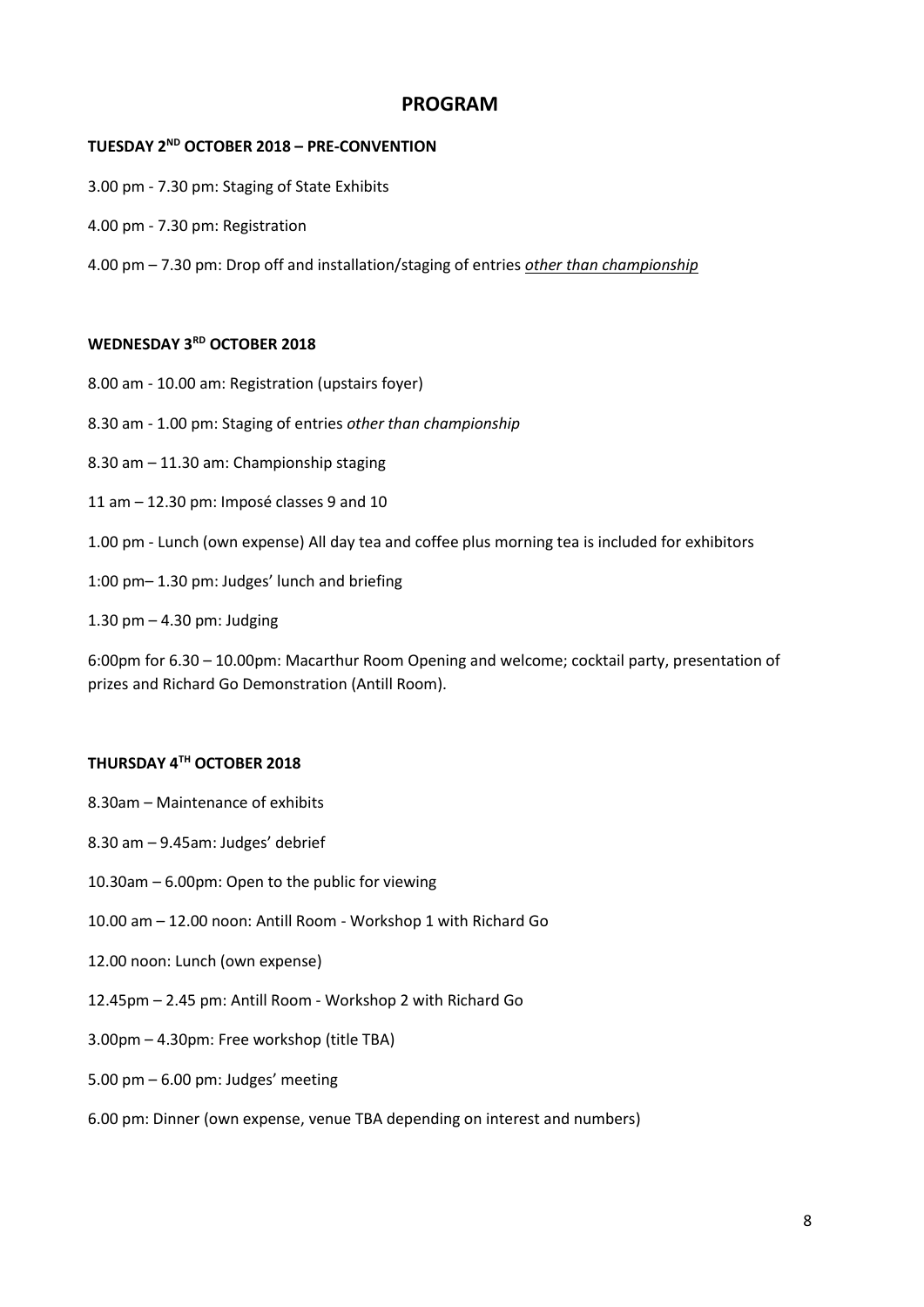#### **FRIDAY 5TH OCTOBER 2018**

8.30am – 9.00am – maintenance of exhibits

9am – 4.00pm: Open to the public for viewing

10.00 am – 12.00 noon: Antill Room - Workshop 3 with Richard Go

1.00pm - 4.00pm: Antill Room - Workshop /Demonstration Vesna Isik

4.00 pm - 5.00pm: Dismantle exhibits

6.00pm for 6.30pm – 11.00pm – Friendship Dinner and State demonstrations

#### **SATURDAY 6TH OCTOBER, 2018**

9.00am – 12.00noon: AFAA meeting – venue TBA. This will be away from the convention venue. Transport will be provided if necessary.

Catered lunch to follow

### **SPONSORSHIP**

The Floral Art Guild of the ACT is indebted to the following sponsors. Their generosity and support has allowed us to put together an excellent program which I am sure everyone will enjoy. Without such support, we could not have staged such an event.

Quindalup Nursery – proudly sponsoring our demonstrator, Richard Go

The Horticultural Society of Canberra INC. which publishes The Canberra Gardener and operates the Bruce Trial Garden

Australian Floral Art Association

NSW Floral Art association

The Canberra Flower Club

Talking in Public

Canberra I Do

Ruth Bourke

Lesley Harland

Rob and Christine May

We acknowledge the assistance given to us by the Queensland Floral Art Association in providing advice on many aspects of the organisation of an event of this calibre. Thanks also to Eileen Wenn of the Flower Designers Group of Bunbury WA who also answered our call for advice.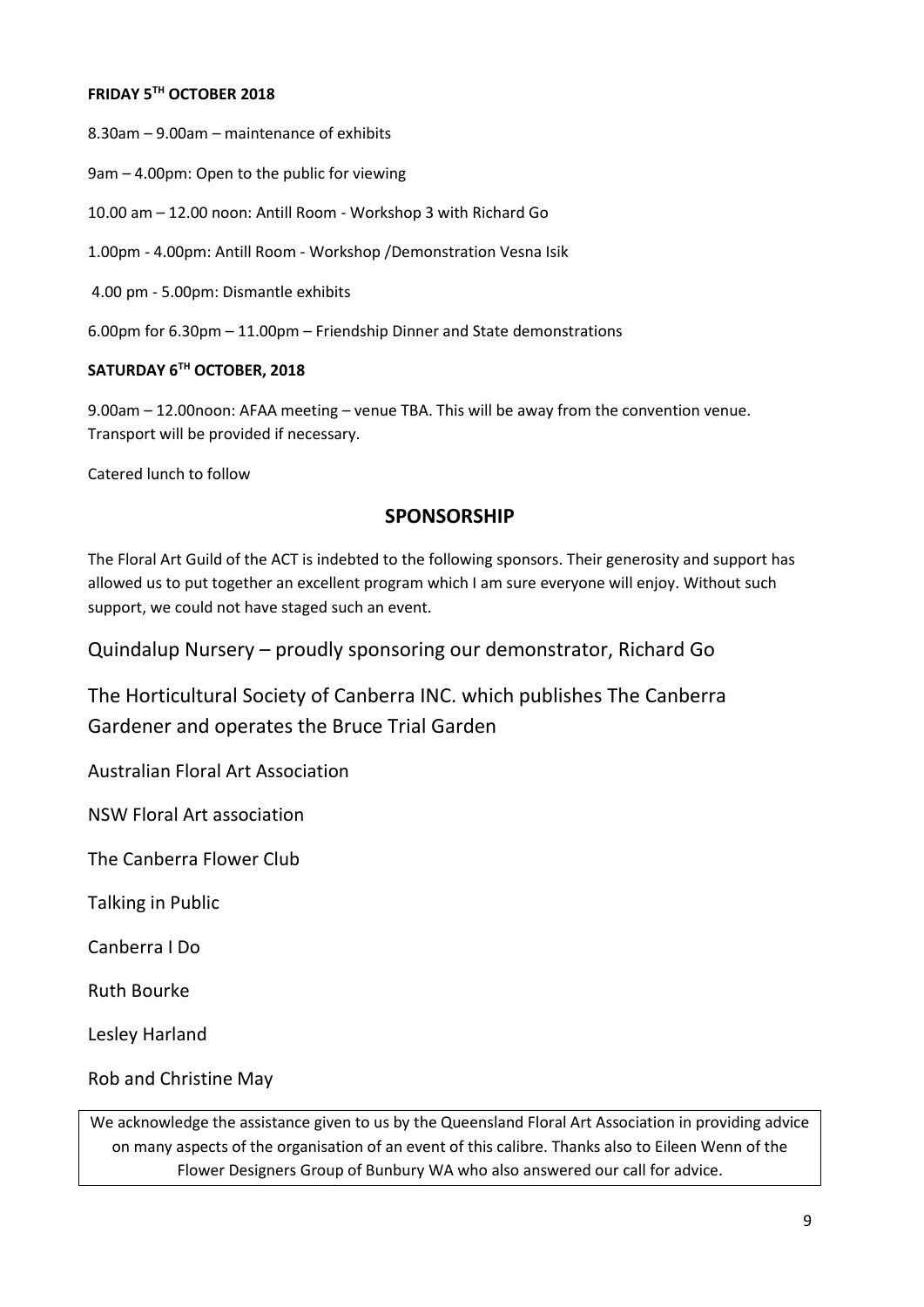#### **GUEST DEMONSTRATOR – RICHARD GO**

Richard Go is a floral designer, originally from the Philippines, who has made his home in Sydney. He is known for his ability to spontaneously create complicated arrangements from available materials without using trade tools. His works incorporate Filipino elements such as local handicrafts, woven baskets, twirling vines, cutting leaves of golden cane palms and shaping them. He believes that, "Wherever you go in the world, you'll always look back to where you started."

Richard Go refers to himself as a Botanical Architect. In his own words:

"A floral architect uses flowers to convey a message through styling and using receptacles. It's more lifestyleoriented and suited to the venue or event. A botanical architect innovates from nothing. The field deals with structures, construction and horticultural materials. We use terms like cantilevers, hanging designs and use uncommon materials to create new forms and textures."

Richard Go holds a Diploma in Floristry from New Zealand Professional Florists, has been appointed by Smithers Oasis Australia Ltd. as their South West Asian Ambassador, presented educational programs at the American Institute of Floral Designers (AIFD) National Symposiums as well as representing Australia at the Tokyo Intl Flower and Garden Show, Singapore International Garden Festival, and in the USA.



### **DEMONSTRATOR – VESNA ISIK**

Vesna Isik is a well-known Ikebana designer and teacher who has made her home in Canberra. She travels extensively, to hone her skills and to bring new ideas and techniques to her classes. Vesna is a very soughtafter teacher and demonstrator. When we asked her how she would describe herself, Vesna replied:

"That's a good question! How do I like to be described? Well, I am always described as a very enthusiastic teacher. I like to expose people to this beautiful craft for the sheer enjoyment of it. I have done commercial Ikebana for many, many years so have developed lots of shortcuts and I break a lot of rules. I keep it all simple and casual." Vesna Isik just loves to use containers that are a challenge. She invites you to bring along that "difficult" container that you never know how to use. With a little help from Vesna, you will be using it every day!







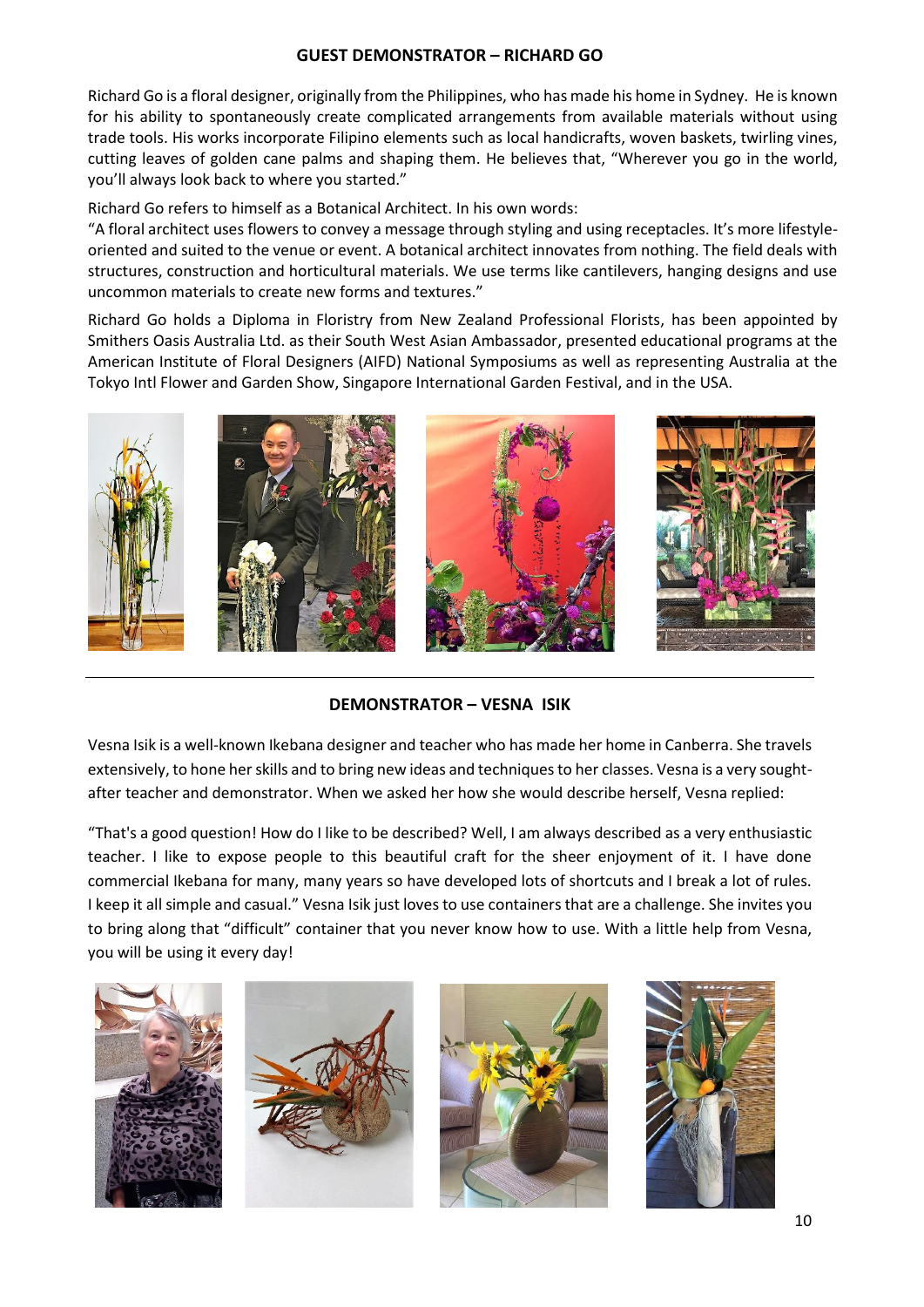## GENERAL INFORMATION

#### REGISTRATION

All participants are required to register. We have tried to keep this cost as low as possible to cover the venue hire and refreshments and other costs involved in staging a large event. All registrants will receive a bag containing convention details, tickets and badges, as well as tourist information, maps, and freebies.

#### OFFICIAL OPENING & AWARD CEREMONY

The official Opening and Award Ceremony will take place in the Macarthur Room on Wednesday 3<sup>rd</sup> October 2018 at 6.00pm for 7.00pm. This will be followed by Richard Go's Demonstration which will take place in the Antill Room. There will be cocktail food served catering to all dietary needs and drinks can be purchased by way of a cash bar. Attendees will have an exclusive viewing of the exhibits at this time. Cost: \$65. There will be limited places for those who have not registered for the whole event but would like to attend this function. Tickets for those not registered will be \$75.

#### FRIENDSHIP DINNER

A Friendship Dinner will be held on the evening of Friday 5th October 2018 in the Macarthur Room at 6.00pm for a 6.30pm start. A 3-course dinner will be served and a cash bar will be available for drinks. Cost: \$65.00. State demonstrations will be held throughout the dinner. Please indicate on ticket allocation form if you have any special dietary needs. We have been assured that excellent alternatives will be available.

#### LUNCHES AND OTHER MEALS

Ainslie Football Club has a range of meal choices available – from the café to the bistro and pizzeria. A small coffee shop selling a limited range of snack items and drinks will also be open on the first floor for the exclusive use of the registrants and visitors. There are no eating areas within a short enough walking distance from the venue for obtaining other food during the lunch breaks. It is the policy of the Ainslie Football Club that no outside food and drink be brought into the venue.

#### STATE EXHIBITS

State exhibits will be staged in an area yet to be determined. To make it easier for those who are travelling, we are considering providing the same staging for all states. Details will be sent immediately after the registration closing date.

Exhibit may be constructed pre-convention on Tuesday 2nd October from 3pm -7pm

#### STATE DEMONSTATIONS

State demonstrations will be held during the friendship dinner. This was trialled at the 2017 Queensland Convention and, by all accounts, proved to be a great success. We would like to continue with this innovative idea.

#### TRADING TABLE and VENDORS

We will have floral art items for sale for those who would like to stock-up. There will be local pottery for sale and we have requested that purpose-built containers – particularly ones for Ikebana and modern designs, be available.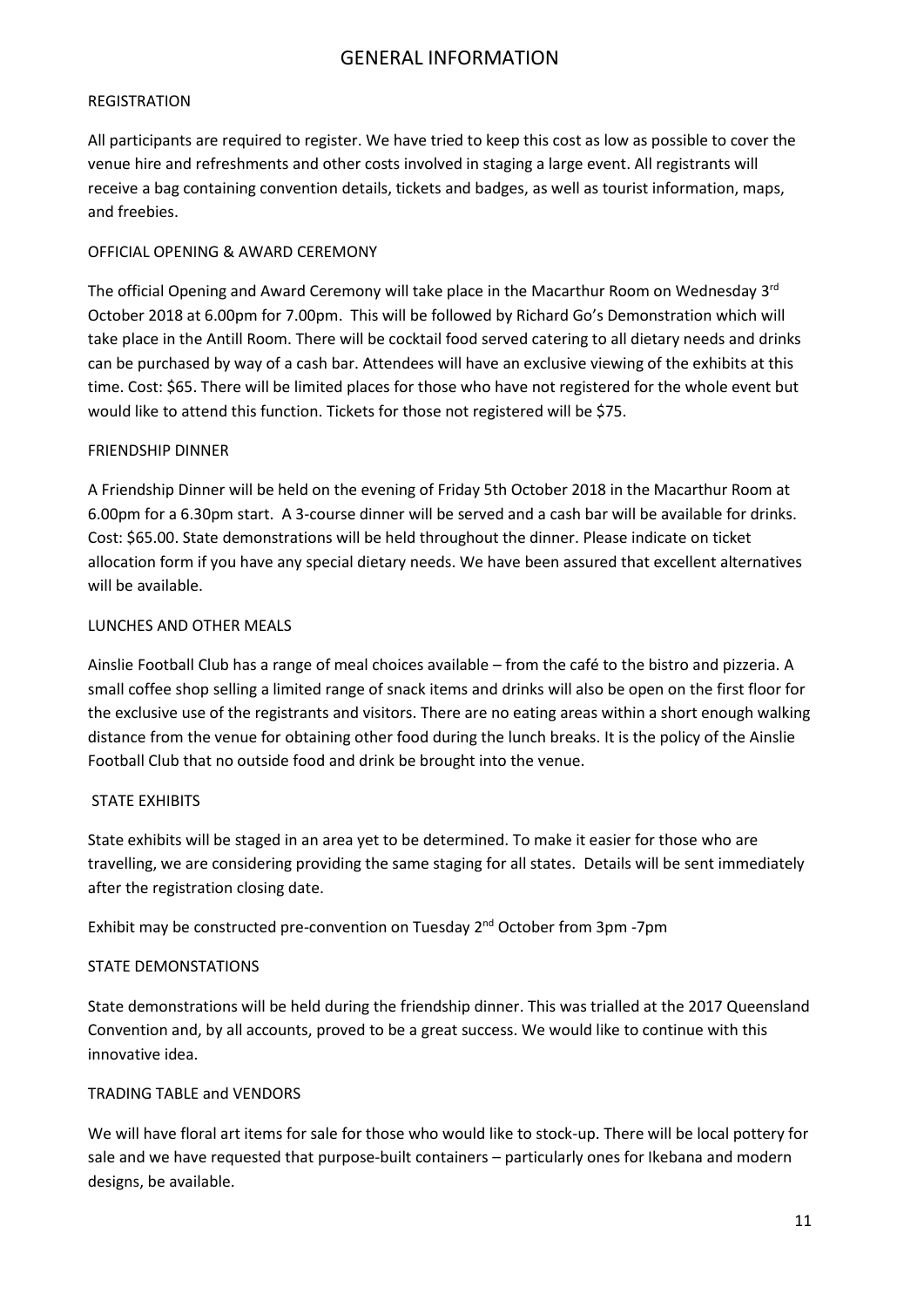## OTHER INFORMATION

### AIRPORTS

Canberra Airport:

Regular domestic flights are direct to Canberra from all capital cities and direct international flights are becoming more available. The venue is 8.5kms from the airport. There are taxi and Uber ranks just outside the baggage claim area. Some hotels offer a shuttle service and there is a regular bus service to and from the city.

#### Sydney Airport:

For those travelling from Sydney, Canberra is an easy three-hour drive via the motorways. The Canberra – Sydney leg of domestic flights can be expensive, so if you are coming from interstate and have the time, it might be worth hiring a car from Sydney and enjoying the drive especially if you can get a group together to share costs. There is the added bonus of having transport available for visiting areas of interest around the ACT.

Murray's Buses also has a regular bus service from Sydney Airport to Canberra.

# ACCOMMODATION

# GENERAL ACCOMMODATION INFORMATION

Canberra has a wide range of accommodation – caravan parks, hostels, serviced apartments and hotel types. There is also a large number of properties available to rent via Airbnb. As the Convention will be held during the high tourist period of Floriade, it is recommended that accommodation be booked as early as possible.

# HOTELS WITHIN EASY WALKING DISTANCE

**Tall Trees** 21 Stephen Street AINSLIE, ACT, 2602, Phone: (02) 6247 9200 Email: [info@talltreescanberra.com.au](mailto:info@talltreescanberra.com.au)

1.0 km walk  $-10-12$  minutes

**Aria** 45 Dooring St DICKSON, ACT 2602 (02) 62797000 Website: ariahotel.com.au

0.55km walk – 7 minutes

**Pavilion on Northbourne** 242 Northbourne Ave DICKSON, ACT, 2602 (02) 62476888 Website: pavilioncanberrra.com.au

0.65km walk – 8 minutes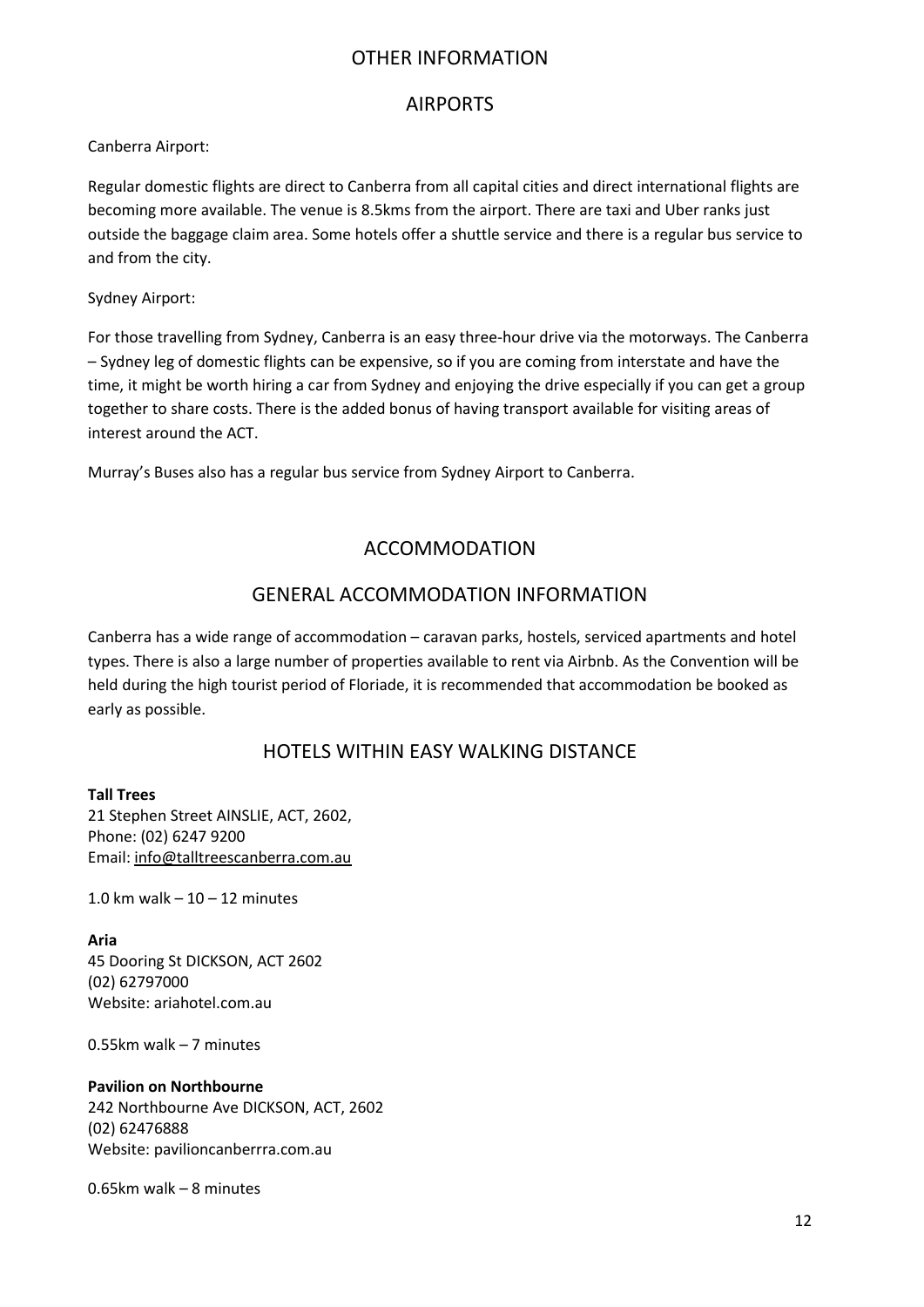# THE VENUE – Ainslie Football Club

The Ainslie Group welcomes all members of the community and stands as one of the leading club and hospitality groups in Canberra. The Ainslie Football Club has a proud history dating back for over 80 years.

The club has been completely refurbished combining modern and comfortable spaces with a variety of well-appointed dining, entertainment and excellent customer service. The space allocated to Floral InterACTion is particularly well appointed and located on a separate, dedicated level away from the bustle of the general club activities.

The brand new Limestone kitchen offers casual dining, with a variety of options available in one destination. The menu features a chargrill steak selection, gourmet pizzas, authentic fusion cuisine, plus all the favourites.

We are sure you will enjoy the location close to the city. It has ample free parking which is a real bonus in Canberra. Although it does not offer accommodation onsite, there is much near-by.

# FLOWER SUPPLIERS

#### **FLOWER HQ**

9 Tantalum St Beard ACT

Opening Hours: 6.0am – 12.00 noon – Monday to Friday

Email[: actorders@flowerhq.com.au](mailto:actorders@flowerhq.com.au)

Phone: 1800 826 826

This is a trade only outlet but they will sell at wholesale prices (plus GST) to Convention participants. Please indicate with your order that the account is: the Floral Art Guild of the ACT. Pricelists will be sent to all exhibitors.

Please Note: Flower HQ requires orders to be placed two weeks prior to their pick-up date

#### **JONIMA FLOWERS**

This is a family run flower farm at Bargo just off the highway from Sydney. Jonima has a range of flowers and foliage including many Australian natives. All flowers and foliage are super fresh. Pick up may be made from the door by arrangement. We are also investigating the possibility of delivery to Canberra depending on demand. Pricelists and availability will be sent to all exhibitors.

Carlisle St Yanderra NSW

Phone: 0401 055 125

Email[: jonimaflowers@bigpond.com](mailto:jonimaflowers@bigpond.com)

Check out their Facebook page.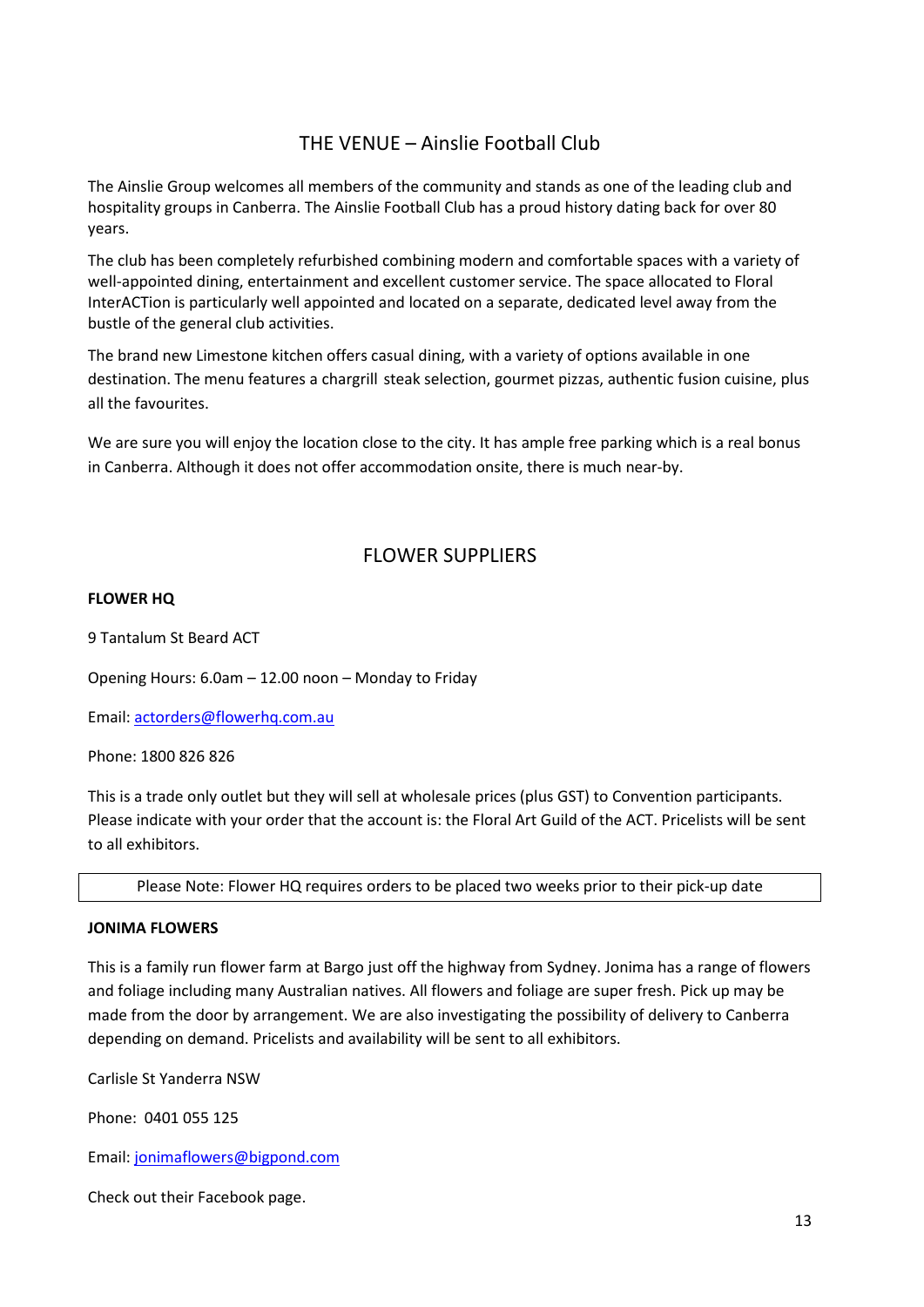#### **REGISTRATION FORM** – Floral InterACTion *– a meeting of creative minds*

| <b>PLEASE PRINT</b> |                  |
|---------------------|------------------|
|                     |                  |
|                     |                  |
|                     | State: Postcode: |
|                     |                  |
|                     |                  |

### **ENTRIES CLOSE 31st July 2018**

Please indicate the total number of Classes that you would like to enter and rank all preferences in order.

As space is limited, allocations will be made using a preference system. Please number your preferences in order of priority**.**

Indicate the TOTAL number of Classes you would like to Compete in: \_\_\_\_\_

| <b>Class</b> |                                   | Number all preferences in order of priority |
|--------------|-----------------------------------|---------------------------------------------|
| 1.           | Championship 'Floral interaction' |                                             |
| 2.           | Dreaming                          |                                             |
| 3.           | Moonlight                         |                                             |
| 4.           | Colourscape                       |                                             |
| 5.           | Out in Space                      |                                             |
| 6.           | Roundabout/s                      |                                             |
| 7.           | <b>Climbing High</b>              |                                             |
| 8.           | Division                          |                                             |
| 9.           | Flash of Brilliance               |                                             |
|              | 10. Light and Shade               |                                             |

Exhibitors will be notified of final entry allocations.

Judging at Floral InterACTion: FAGACT would like to formally invite all accredited judges to participate in the judging of the AFAA Convention.

Please tick if you are an accredited judge and would be willing to judge:  $\Box$